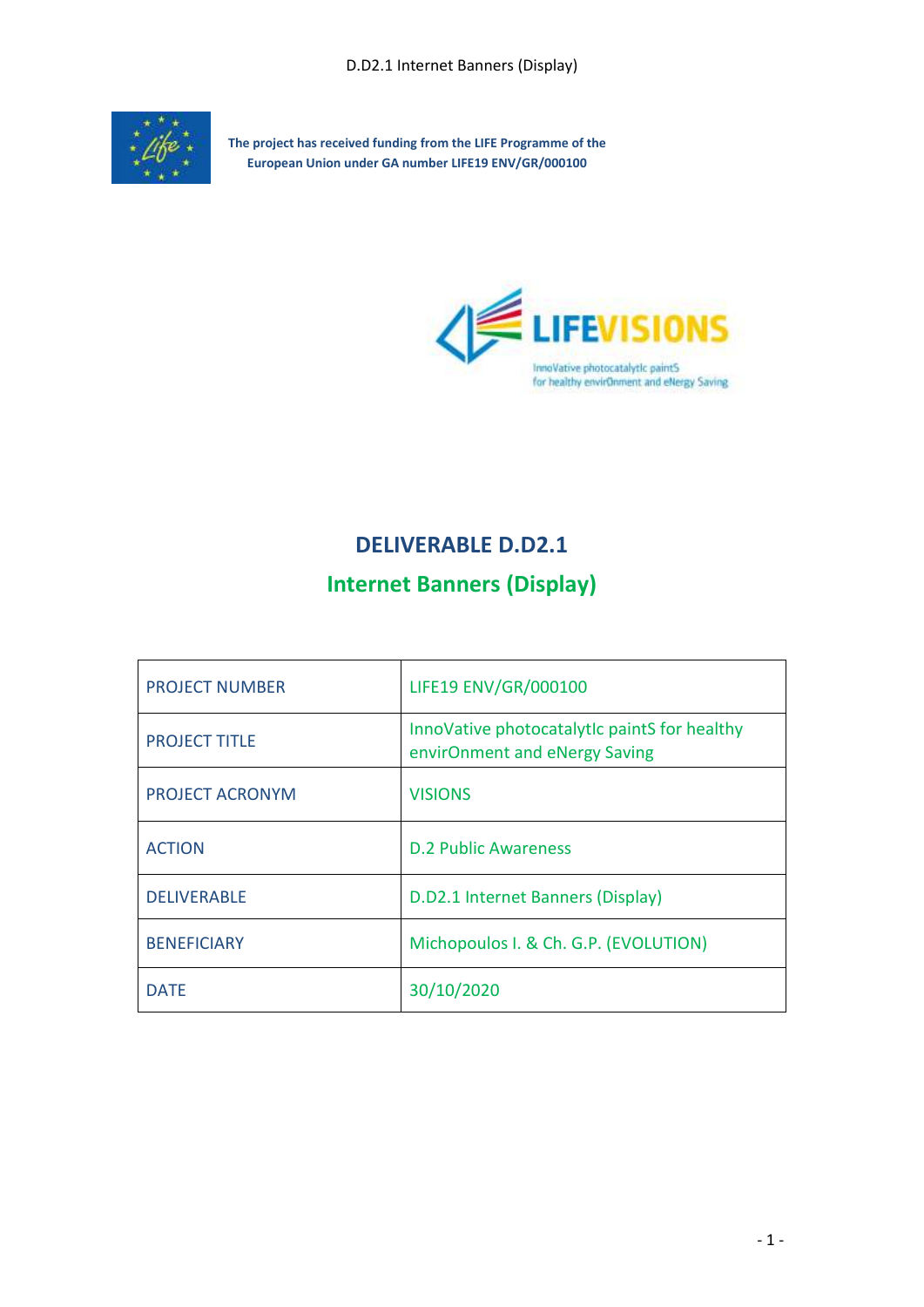# **TABLE OF CONTENT**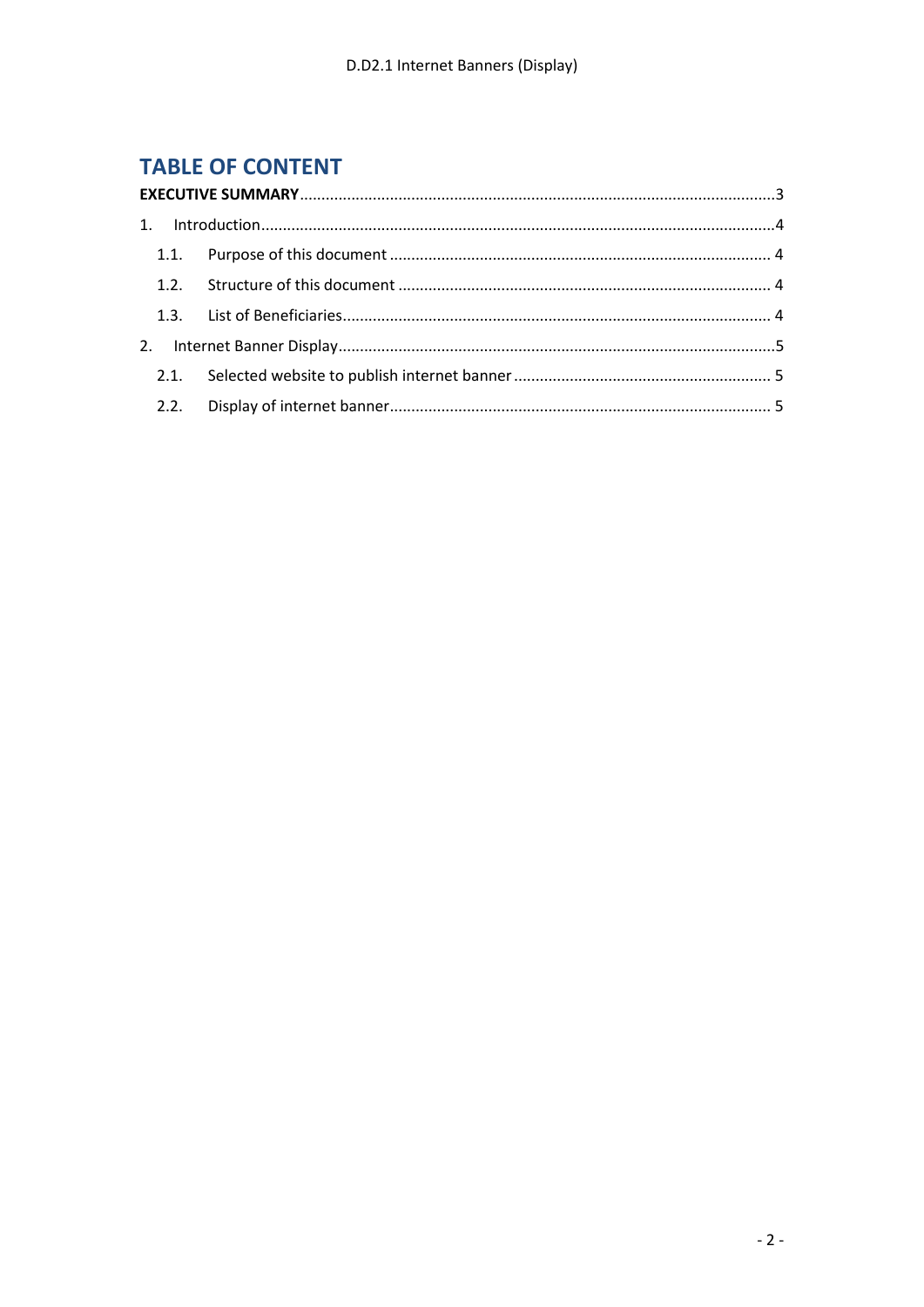#### <span id="page-2-0"></span>**EXECUTIVE SUMMARY**

The VISIONS project aims at upscaling innovative photocatalytic paint, improving the quality of the indoor environment while it will enable significant energy savings in buildings.

This document presents the display of the internet banner, as designed on D.D1.2.3 Internet Banners (Design).

EVOLUTION, selected to publish the first display of the designed internet banner on a well-known and frequently visited website addressed to businesses and entrepreneurs, aiming to disseminate the project to this selected group and the public.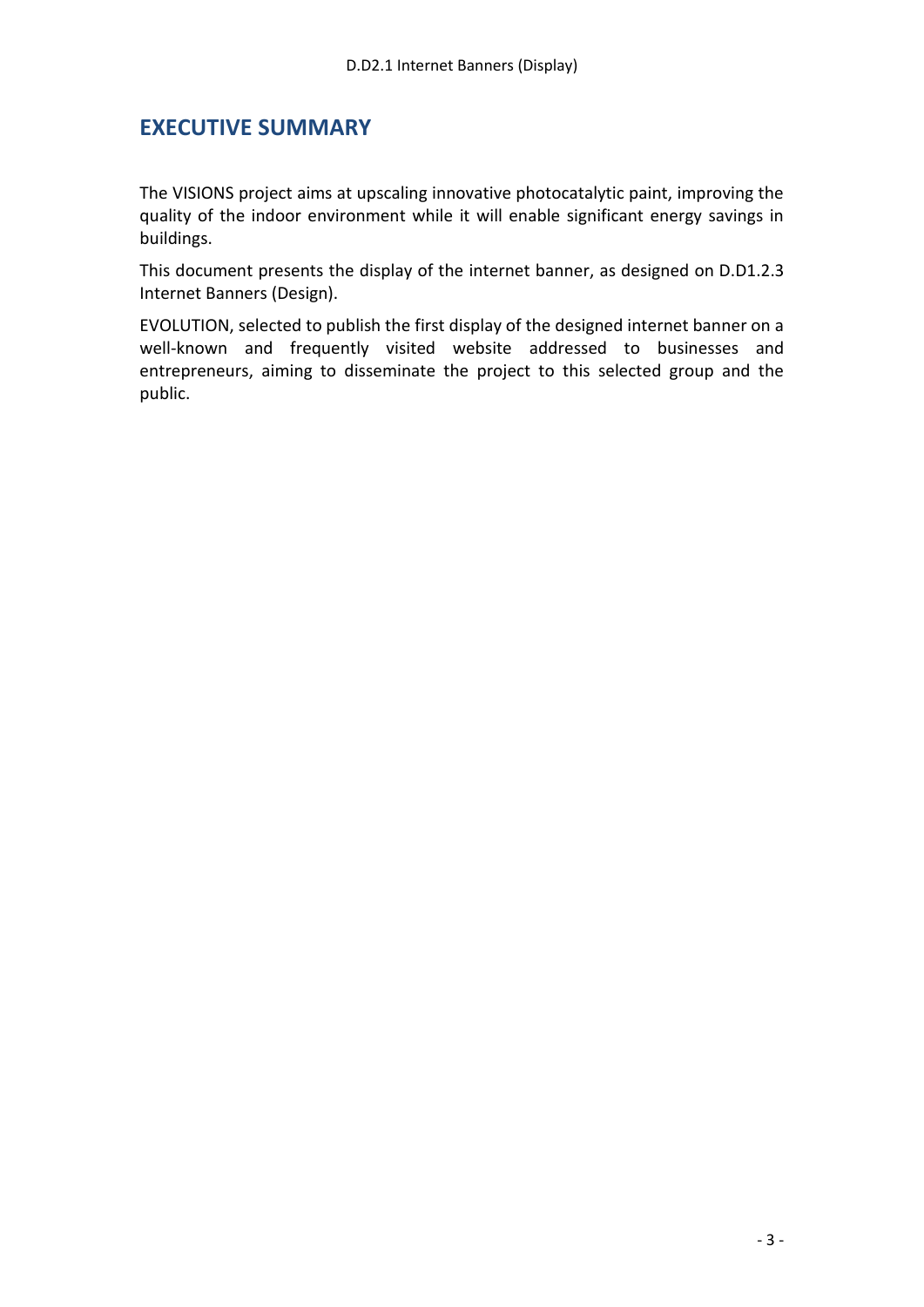## <span id="page-3-0"></span>1. Introduction

This document is the deliverable "D.D2.1 Internet Banners (Display)" of the EU‐funded project VISIONS, describing the first display of the designed internet banners on the well-known and frequently visited website <https://www.epixeiro.gr/> .

### <span id="page-3-1"></span>1.1.Purpose of this document

This deliverable is part of the public awareness action and presents the display of internet banner, aiming to disseminate the project through internet in the most efficient way on target audience and specifically on general public, businesses and entrepreneurs. Online banner tool was published, aiming to make known the implementation of the project in the most effective way.

#### <span id="page-3-2"></span>1.2.Structure of this document

The document is arranged into two main sections.

Section 1 of the document introduces the VISIONS project and explains the purpose of this document.

Section 2 presents the display of the internet banner on the selected website and provides some information about this site.

| <b>NCSRD</b>     | National Center for Scientific Research DEMOKRITOS                                                                   |
|------------------|----------------------------------------------------------------------------------------------------------------------|
| <b>AUTH</b>      | ARISTOTELIO PANEPISTIMIO THESSALONIKIS (Aristotle University of<br>Thessaloniki - Special Account of Research Funds) |
| <b>EVOLUTION</b> | Michopoulos I. & Ch. G.P.                                                                                            |
| <b>FORTH</b>     | Foundation of Research and Technology - Hellas                                                                       |
| <b>VITEX</b>     | YANNIDIS BROTHERS S.A. - INDUSTRIAL - COMMERCIAL -<br><b>CHEMICAL - TECHNICAL AND HOTEL BUSINESS COMPANY HERMES</b>  |

### <span id="page-3-3"></span>1.3.List of Beneficiaries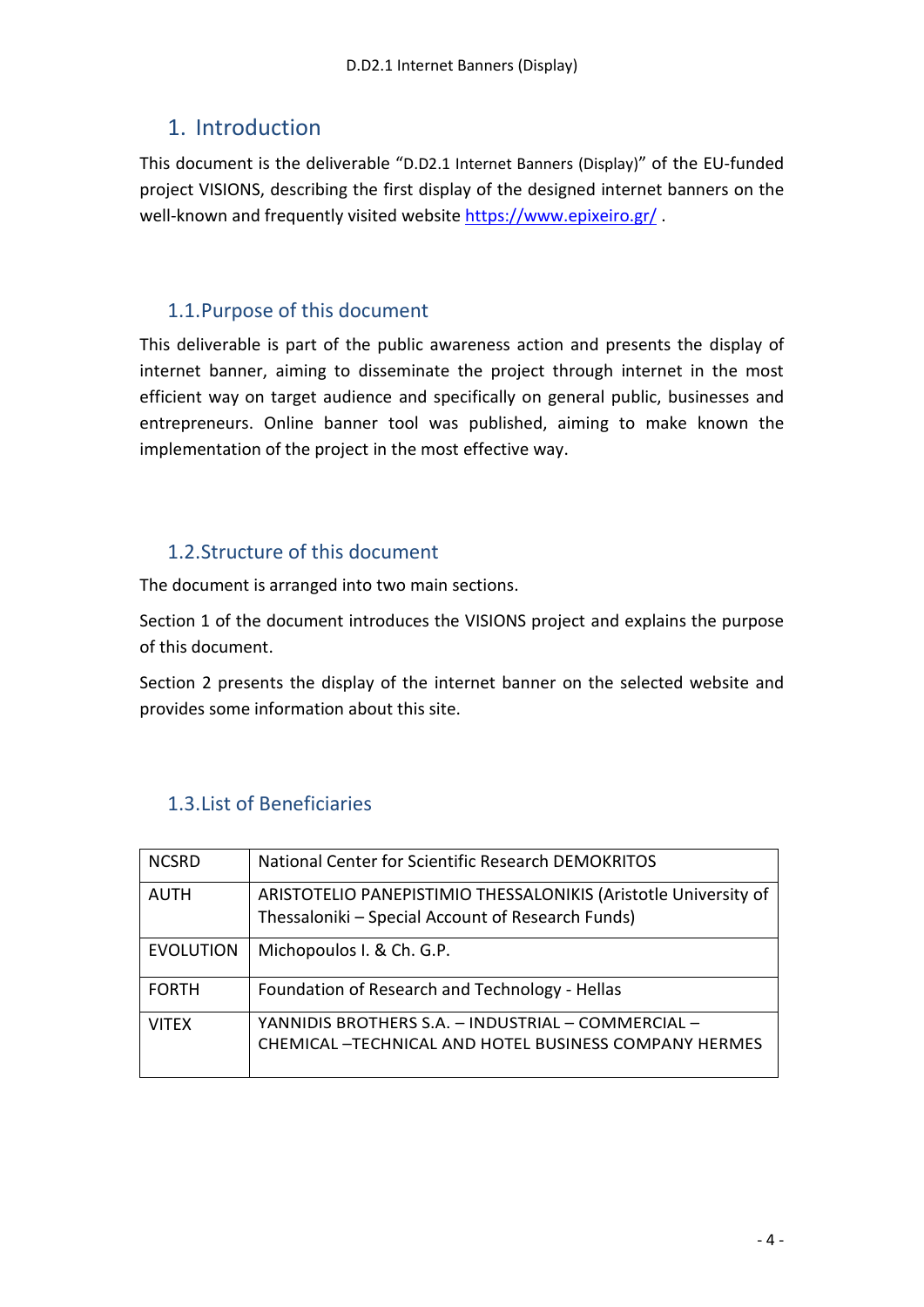## <span id="page-4-0"></span>2. Internet Banner Display

#### 2.1. Selected website to publish internet banner

<span id="page-4-1"></span>EVOLUTION, selected the first display of internet banner to take place on the website <https://www.epixeiro.gr/> .



Epixeiro.gr informs the interested companies, the potential investors but also the general public about the developments in matters that concern them, as valid and timely as possible.

The purpose is not just to publish news related to entrepreneurship, but the direct, continuous and productive communication of the business community, where each user can take advantage of the interactive nature of the internet.

The purpose of epixeiro.gr is also to gather information about the business. Start-ups and start-ups, small, medium or large, potential investors, freelancers, individuals, students can use this information to enhance their business culture.

Epixeiro.gr is the most well-known and frequently visited website in the business sector. The motto of the site is "Entrepreneurship in the spotlight".

#### 2.2. Display of internet banner

<span id="page-4-2"></span>The following Greek and the English version of the online banner, as designed on D.D1.2.3 Internet Banners (Design), was published on Epixeiro.gr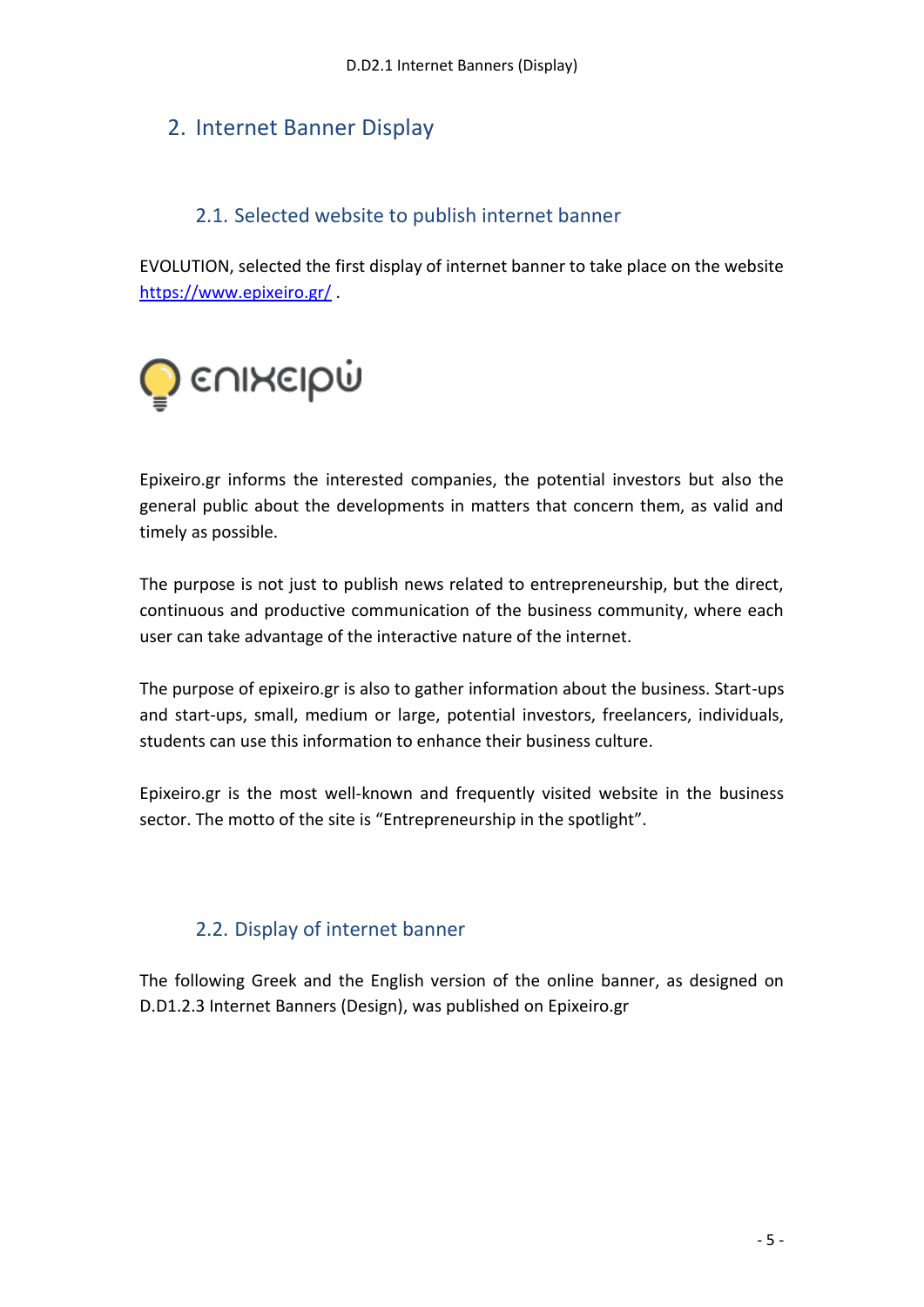English version



#### Greek version



During the display the project logo, a representative maxim - MOTΤO "*Improve indoor air quality and save energy, using innovative photocatalytic paints",* as well as the LIFE logo with the refer of the received funding from the LIFE Programme of the European Union, were presented on the banner.

The following image shows the posting of the internet banner on the selected site.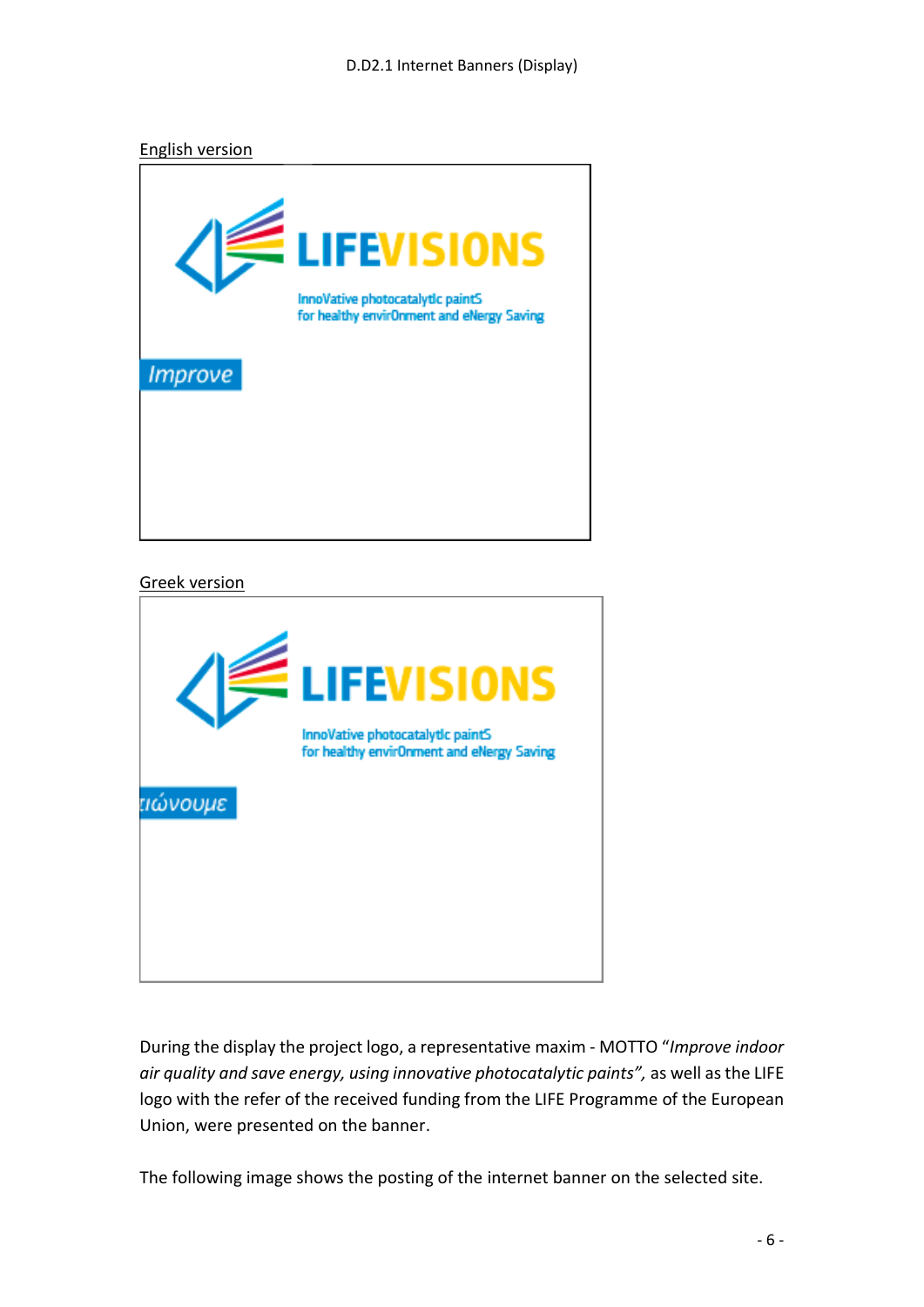#### D.D2.1 Internet Banners (Display)



Following the link below, the display of the online banner is visible: <https://www.epixeiro.gr/>